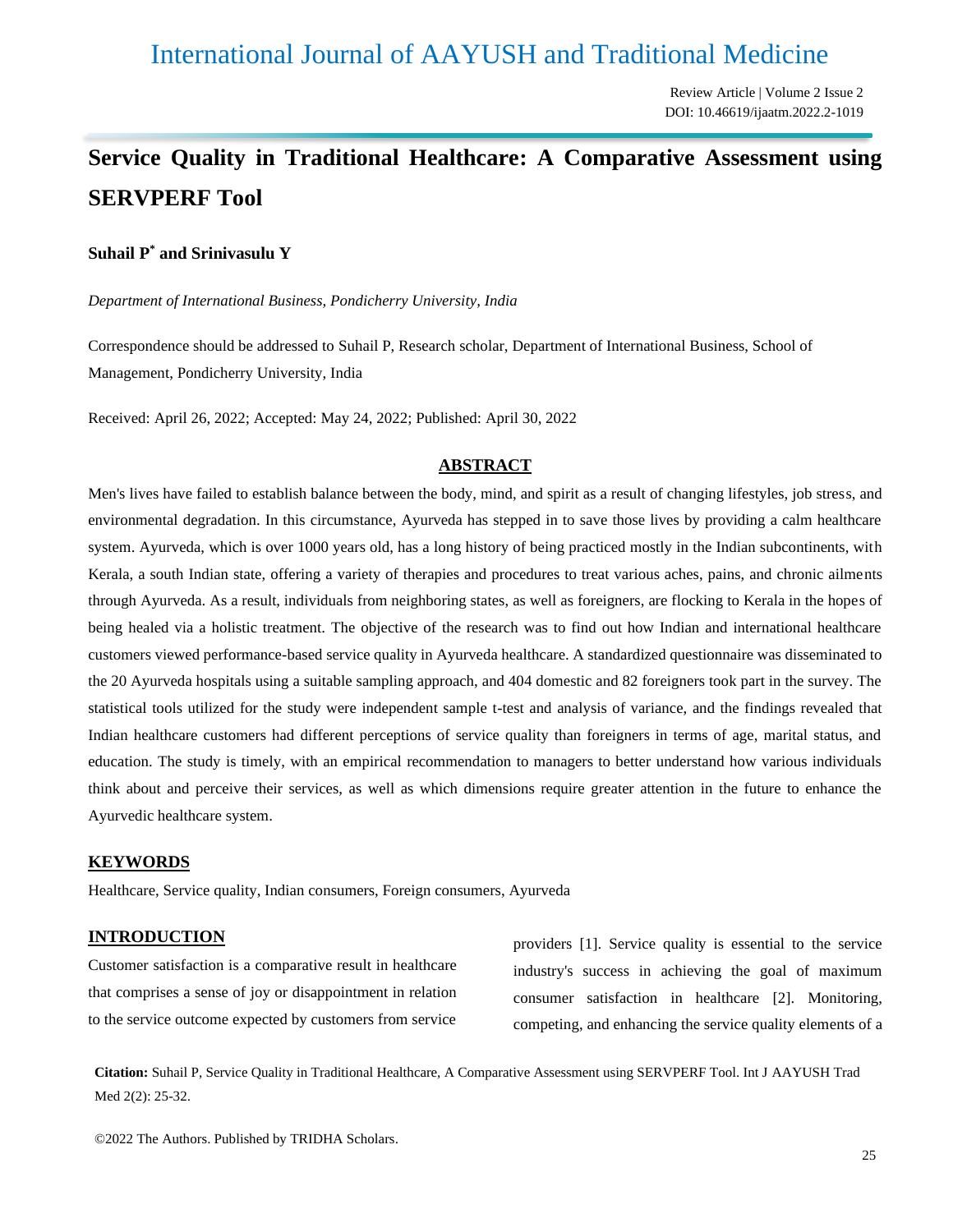hospital has become a challenging procedure for the increased business volume in healthcare as a highly intense service-oriented sector [3-5]. Regardless, in both the service and manufacturing industries, service quality is viewed as a primary driver of consumer satisfaction and purchase intent. The study compared the views of Indian and international healthcare customers about the quality of service and patient satisfaction in Ayurveda healthcare.

As a growing country, India's healthcare industry is seeing rapid expansion, with strong demand for services from both local and outstation patients. The most major appeal of the Indian healthcare business is the availability of skilled healthcare surgeons and a relatively inexpensive cost of healthcare spending. While a lack of hospital beds is a restriction in this industry, it is expected to increase over the next several years as India continues to experiment with healthcare [6]. The Government of India spends 4% of GDP on healthcare, but a developed country like the United States spends 17% of GDP on national healthcare expenditure, which is significantly higher than India's contribution. As a result, low-income families in India are finding it difficult to obtain excellent healthcare, and in some regions of the nation, individuals are selling their possessions to cover their healthcare costs without having sufficient family medical insurance [6]. The Indian healthcare industry has several advantages, including the fact that it provides a huge number of job opportunities and contributes a substantial amount of revenue to the national economy. Even yet, India's healthcare sector has to be further explored through various forms of medical tourism in order to establish this sector as a backbone of the country's service business.

The social and economic situations of the population, as well as the local government's health policies, have a significant impact on access to healthcare. The plans and policies relating to the implementation of healthcare strategies are determined by the requirements and desires of

the people in a given region. However, the services will be provided to them only based on available resources. In general, the healthcare system is divided into several treatment modalities such as allopathic, ayurvedic, unani, and homoeopathic, among others. As a result, these techniques are chosen entirely based on the people's personalities, lifestyles, jurisdictions, and socioeconomic backgrounds. According to world health organization (WHO) "A well-functioning healthcare system requires a robust financing mechanism, a well-trained and adequately paid workforce, reliable information on which to base decision and policies, and well-maintained health facilities and logistics to deliver quality medicines and technology".

Kerala, a southern Indian state, was chosen for the study because it is the only place where individuals may seek Ayurvedic therapy for any ailment. From decades earlier, Ashta Vaidyas (Legendary eight families of Vaidyas) and their descendants have been treated across Kerala, and Kerala is now the only state that fully embraces Ayurveda as a mainstream method of treatment.

## **LITERATURE ON SERVICE QUALITY IN HEALTHCARE**

In a research, Lee et al. [7] commended that hospitals can improve patient satisfaction through efficient operations, excellent service quality performance, and staff participation in all business activities. Several studies have found that service quality is a key factor of patient satisfaction and positive word of mouth (PWM) in the healthcare industry [8]. The idea of service quality, according to the Nordic school of thought, includes two primary dimensions: Functional quality (process quality) and technical quality (Outcome quality). The five major dimensions of service quality are tangibility (quality in the appearance of physical elements), reliability (dependability and performance accuracy), responsiveness (promptness and helpfulness), assurance (includes competence, courtesy, security, and credibility), and finally empathy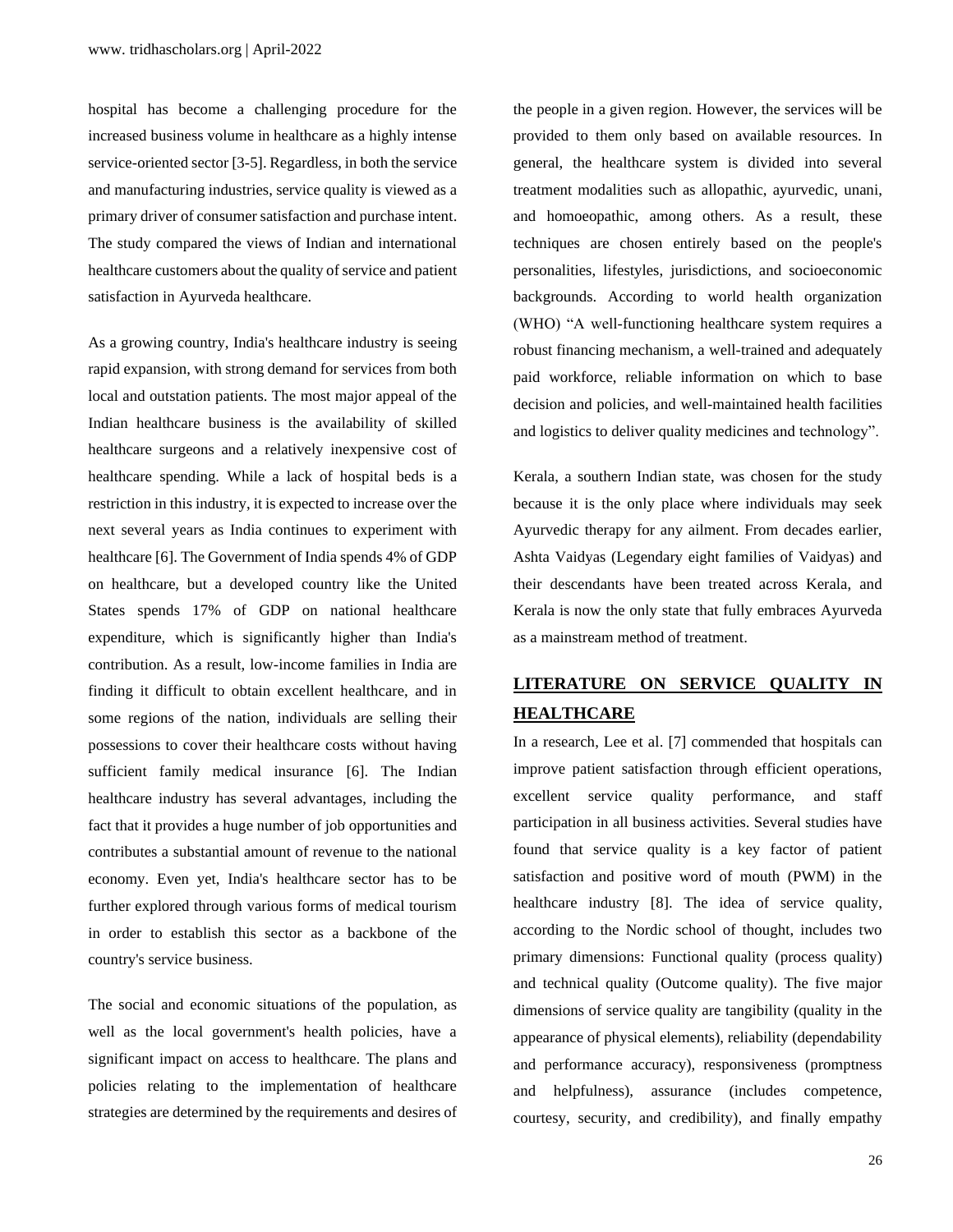(includes competence, courtesy, security, and credibility) (Individual care and attention). This SERVQUAL scale was established by [9,10] and has since become a popular and extensively used measurement tool to assess the service quality of both industrial and service industries, including the healthcare business, in a variety of situations.

De Keyser and Lariviere [11] investigated whether functional or technical quality has an influence on patient satisfaction, concluding that all of the characteristics mentioned under these two had a substantial positive impact on healthcare consumer pleasure. Since the applicability of the SERVQUAL instrument has been demonstrated in the healthcare sector, the researcher used the same instrument with a total of 22 items for this study, with some modifications suggested by Cronin and Taylor in 1992 under the name of SERVPERF, a performance-based service quality model.

#### **LITERATURE ON AYURVEDA HEALTHCARE**

Ayurveda is an ancient Indian natural healthcare system that was established in the context of religious and cultural beliefs and is extensively practiced in South Asian nations [12]. Ayurveda's popularity waned during the time due to colonial rulers' preference for Allopathic therapy. However, it evolved over time as a result of shared awareness, and it is now accepted as a complete caring mechanism on a global scale [13]. Kusumaratne observed in 2005 that Ayurveda's dignity had been eroded in the previous two decades due to a lack of demand in the western healthcare industry. It occurred as a result of unqualified individuals providing substandard healthcare. As a result, it has been shown that patient satisfaction is a key factor in increasing demand for Ayurveda healthcare with a high-quality treatment procedure. It suggests that in Ayurveda, there is a positive link between service quality and patient happiness.

Ayurveda healthcare is seen as a highly service-oriented approach, because it involves more personal contacts

between healthcare customers and service providers [14]. It gives healthcare clients a variety of options for selecting the services they want and how they want them provided by Ayurvedic practitioners [15]. All of this is part of pleasing the customer, which can only lead to positive word-ofmouth, referrals, and revisions to the same hospitals [16].

# **HYPOTHESIS DEVELOPMENT FOR THE STUDY**

With respect to the opinions of Indian and foreign healthcare customers of Ayurveda, the study's primary goal was to determine which dimension is dominant and subordinating under the service quality measurement. The hypothesis for the mentioned analysis as follows.

- **H1:** Indian healthcare consumers have different opinion on the performance-based service quality in Ayurveda.
- **H2:** Foreign healthcare consumers have different opinion on the performance-based service quality in Ayurveda.

#### **RESEARCH METHODOLOGY**

The research was carried out in Kerala, a south Indian state with a wealth of Ayurvedic medical experience and authenticity. A structured questionnaire was given to 20 private sector Ayurveda facilities with NABH (National Accreditation Board for Hospitals and Healthcare Providers) and KASH accreditation using a simple sampling approach (Kerala Accreditation Standards for Hospitals). Apart from the extreme answers, the researcher gathered a total of 404 samples from Indian customers and 82 samples from international consumers after the three rounds of the data collecting procedure.

The study's essential components to comprehend the perceptions of both Indian and international healthcare customers are eight significant socioeconomic characteristics. In this study, 22 SERVQUAL characteristics were used to get a full picture of service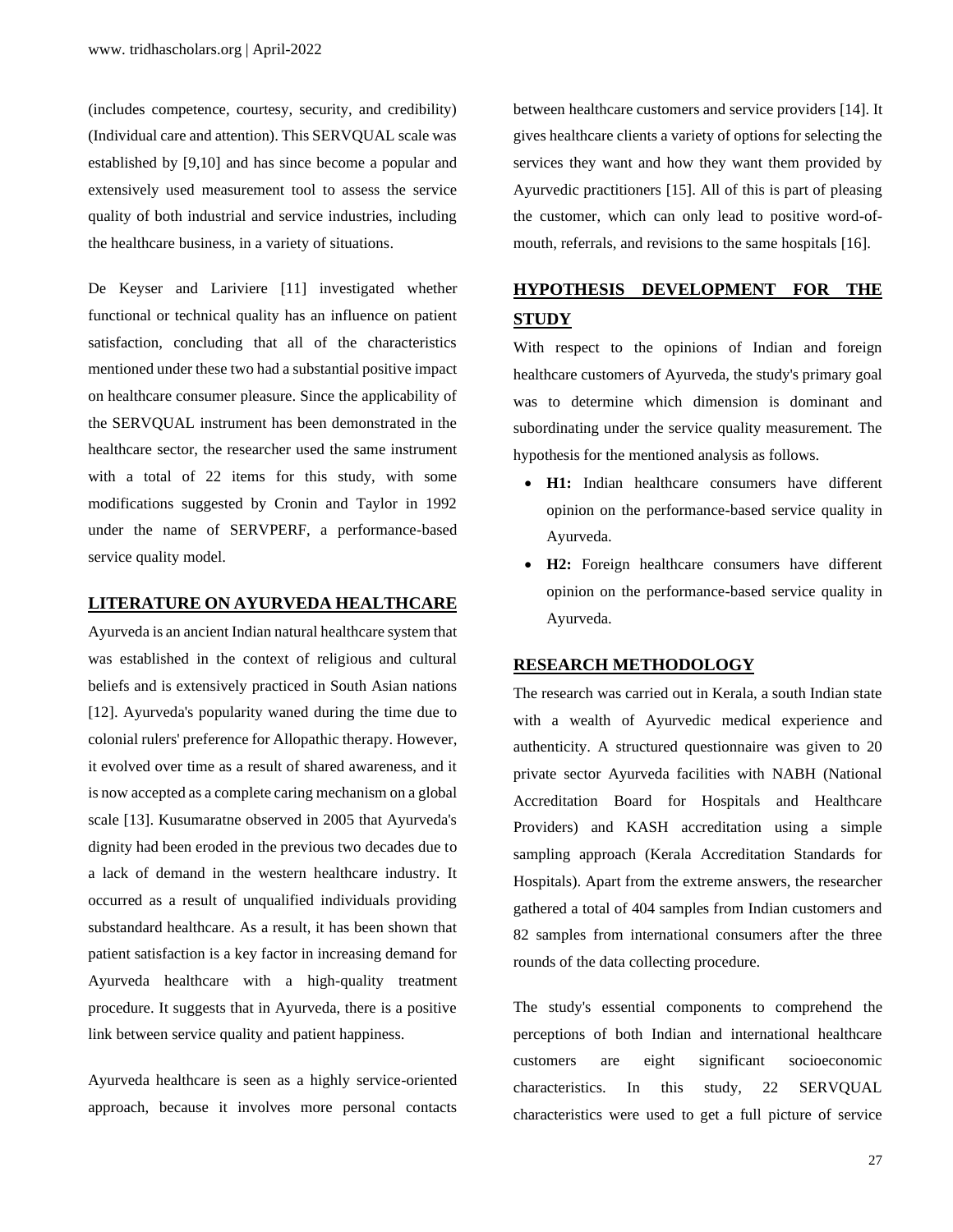quality from healthcare customers. The statistical approaches used to evaluate the perceptional differences of both groups based on perceived service quality and patient satisfaction in Ayurveda were independent sample t-test and analysis of variance (ANOVA). The questionnaire utilized a seven-point Likert scale, ranging from "Strongly disagree" (1 point) to "Strongly disagree" (7 points) (7- Point).

In this work, the assumptions of reliability and normalcy were successfully assessed in order to execute the abovementioned parametric tests. Where the Cronbach's alpha for the two major constructions was higher than 0.7, service quality stated that the data was very trustworthy. Both the skewness and kurtosis values, which are used to assess normalcy, are between the recommended limits of 2 [17].

#### **RESULTS AND DISCUSSIONS**

In the Table 1, the study's demographic statistics show that women use medical care more than males in the Indian context, while the converse is true for international healthcare consumers seeking treatment in India. One explanation for this is because the bulk of foreign customers are adults and elderly people, with no children, teenagers, or women wishing to visit a physician outside of their own countries. Because a big percentage of ayurvedic healthcare customers from outstations are not well-off, they are looking for high-quality therapy at a reasonable cost. Variables such as religion and marital status have no bearing on the standing of these two groups. One interesting aspect is that 51 percent of the 82 International consumers work in the private sector, which does not correspond to the occupational status of Indian consumers. In terms of education, Indian customers are less educated than international consumers, with a 4% gap in higher education. The study determined that the average number of inpatient days is 14 days (two weeks), which is suggested by Ayurveda professionals to healthcare consumers as a minimum duration to ensure comprehensive delivery of healthcare in its entirety in Ayurveda for the majority of treatments.

|            |                                                                                                                                                                                                                                                                                                                                                                                                                                                                           | Indian consumers |       | Foreign consumers                                                                                                       |       |  |
|------------|---------------------------------------------------------------------------------------------------------------------------------------------------------------------------------------------------------------------------------------------------------------------------------------------------------------------------------------------------------------------------------------------------------------------------------------------------------------------------|------------------|-------|-------------------------------------------------------------------------------------------------------------------------|-------|--|
|            |                                                                                                                                                                                                                                                                                                                                                                                                                                                                           | Frequency        |       | 48<br>34<br>0<br>61<br>21<br>9<br>73<br>11<br>11<br>31<br>30<br>10<br>24<br>42<br>16<br>3<br>42<br>18<br>19<br>39<br>43 |       |  |
|            | Male                                                                                                                                                                                                                                                                                                                                                                                                                                                                      | 200              | 49.50 | 37                                                                                                                      | 58.54 |  |
|            | Female                                                                                                                                                                                                                                                                                                                                                                                                                                                                    | 204              | 50.50 |                                                                                                                         | 41.46 |  |
|            | Youngsters                                                                                                                                                                                                                                                                                                                                                                                                                                                                | 34               | 8.42  |                                                                                                                         | 0.00  |  |
| Age        | <b>Adults</b>                                                                                                                                                                                                                                                                                                                                                                                                                                                             | 261              | 64.60 |                                                                                                                         | 74.39 |  |
|            | Senior citizens                                                                                                                                                                                                                                                                                                                                                                                                                                                           | 109              |       |                                                                                                                         | 25.61 |  |
|            | Single                                                                                                                                                                                                                                                                                                                                                                                                                                                                    | 83               | 20.54 |                                                                                                                         | 10.98 |  |
|            | <b>Married</b>                                                                                                                                                                                                                                                                                                                                                                                                                                                            | 318              | 78.71 |                                                                                                                         | 89.02 |  |
|            | Seperated                                                                                                                                                                                                                                                                                                                                                                                                                                                                 | 3                | 0.74  |                                                                                                                         | 13.41 |  |
|            | $\leq 100000$                                                                                                                                                                                                                                                                                                                                                                                                                                                             | 270              | 66.83 |                                                                                                                         | 13.41 |  |
| Annual     | $1 - 3$ lakh                                                                                                                                                                                                                                                                                                                                                                                                                                                              | 80               | 19.80 |                                                                                                                         | 37.80 |  |
| Income     | $3 - 6$ lakh                                                                                                                                                                                                                                                                                                                                                                                                                                                              | 51               | 12.62 |                                                                                                                         | 36.59 |  |
|            | Bases of classification<br>Gender<br>26.98<br>Marital<br>status<br>Above 6 lakh<br>3<br>0.74<br>37<br>9.16<br>Christianity<br>Islam<br>274<br>67.82<br>Hinduism<br>93<br>23.02<br>4.70<br>Govt. sector<br>19<br>48<br>11.88<br>Private sector<br>33.66<br>Self employed<br>136<br><b>Others</b><br>49.75<br>201<br>211<br>52.23<br>$\leq$ Primary<br>Education<br>193<br>47.77<br>> Primary<br>228<br>56.44<br><= 14 days<br>IP days<br>45<br>$> 14$ days<br>176<br>43.56 | 12.20            |       |                                                                                                                         |       |  |
|            |                                                                                                                                                                                                                                                                                                                                                                                                                                                                           |                  |       |                                                                                                                         | 29.27 |  |
| Religion   | Percentage Frequency Percentage                                                                                                                                                                                                                                                                                                                                                                                                                                           | 51.22            |       |                                                                                                                         |       |  |
|            |                                                                                                                                                                                                                                                                                                                                                                                                                                                                           |                  |       |                                                                                                                         | 19.51 |  |
|            |                                                                                                                                                                                                                                                                                                                                                                                                                                                                           |                  |       |                                                                                                                         | 3.66  |  |
| Occupation |                                                                                                                                                                                                                                                                                                                                                                                                                                                                           | 51.22            |       |                                                                                                                         |       |  |
|            |                                                                                                                                                                                                                                                                                                                                                                                                                                                                           |                  |       |                                                                                                                         | 21.95 |  |
|            |                                                                                                                                                                                                                                                                                                                                                                                                                                                                           |                  |       |                                                                                                                         | 23.17 |  |
|            |                                                                                                                                                                                                                                                                                                                                                                                                                                                                           |                  |       |                                                                                                                         | 47.56 |  |
|            |                                                                                                                                                                                                                                                                                                                                                                                                                                                                           |                  |       |                                                                                                                         | 52.44 |  |
|            |                                                                                                                                                                                                                                                                                                                                                                                                                                                                           |                  |       |                                                                                                                         | 45.12 |  |
|            |                                                                                                                                                                                                                                                                                                                                                                                                                                                                           |                  |       |                                                                                                                         | 54.88 |  |

**Table 1:** Demographic statistics.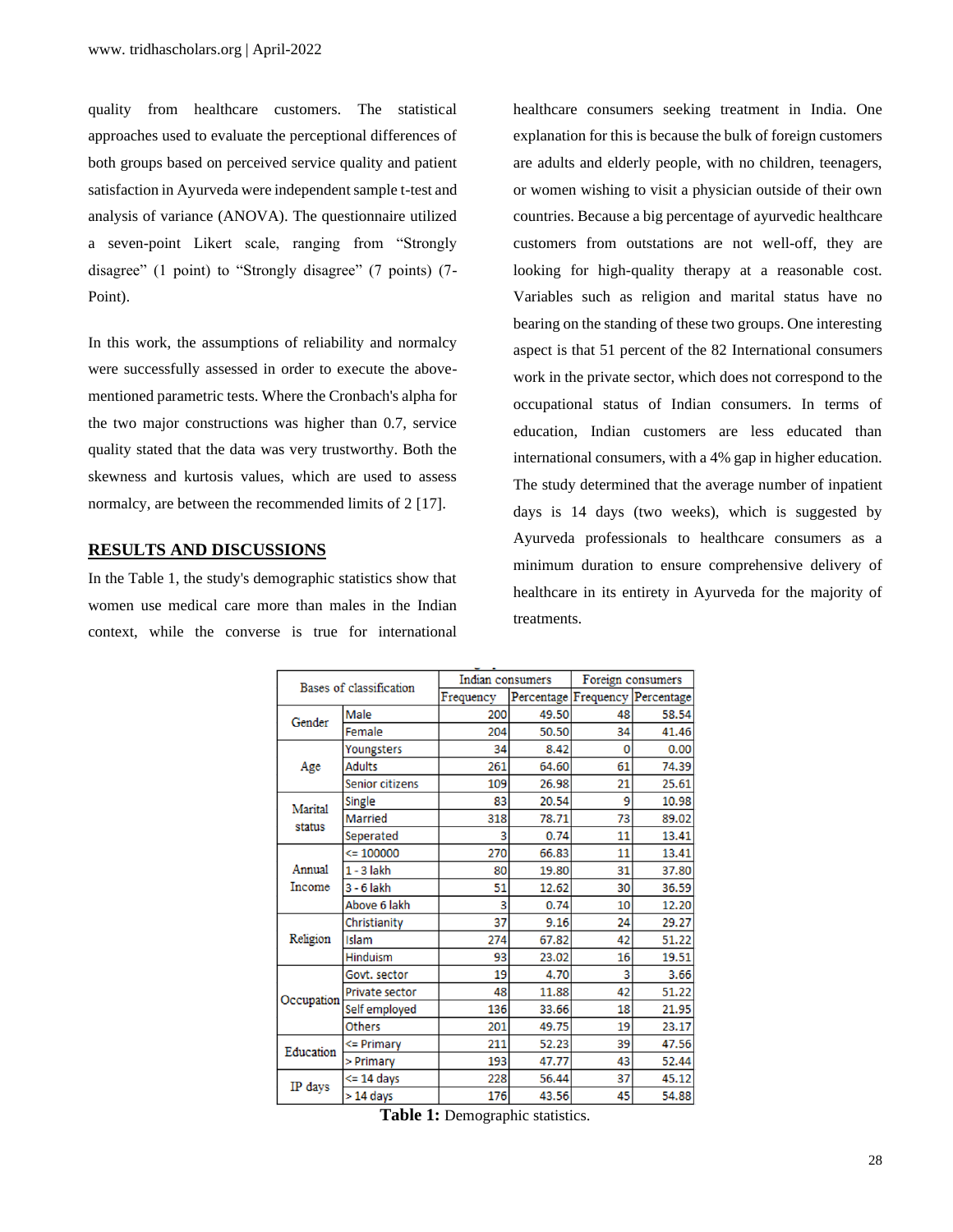In comparison, healthcare in India is provided at a reasonable cost and with high quality to healthcare seekers from all over the world. People who like travelling and a traditional care system are flocking to Kerala for ayurveda treatments. Foreign children and women seeking ayurveda therapy in Kerala are few in number due to personal difficulties and impediments. The Middle East nations are said to have the highest number of international tourists, followed by India and Europe's bordering countries. Another interesting finding was that those over the age of 50, retired servants, and women are the main beneficiaries of Ayurvedic medicine.

#### *Descriptive Statistics*

The outcome of performance-based service quality measurement is the quality of service perceived by healthcare customers from the relevant ayurvedic service providers. The mean, standard deviation (SD), skewness, and kurtosis values for the four aspects of the service quality construct are shown in Table 2. For Indian consumers, the Cronbach's alpha value for service quality is 0.972. For the service quality construct, the same determinant for international consumers is 0.916.

| Measures           | Variables      | No.of             |      |           | Indian Healthcare consumers |          | Foriegn Healthcare consumers |           |                   |          |
|--------------------|----------------|-------------------|------|-----------|-----------------------------|----------|------------------------------|-----------|-------------------|----------|
|                    |                | <sub>1</sub> tems | Mean | <b>SD</b> | Skewness Kurtosis           |          | Mean                         | <b>SD</b> | Skewness Kurtosis |          |
| uality<br>ē<br>Ser | Tangibility    |                   | 6.17 | 0.676     | $-0.428$                    | $-0.472$ | 5.63                         | 0.777     | 0.748             | $-0.941$ |
|                    | Reliability    |                   | 6.48 | 0.646     | $-1.221$                    | 1.53     | 6.35                         | 0.506     | 0.328             | $-1.211$ |
|                    | Responsiveness |                   | 6.39 | 0.653     | $-0.769$                    | 0.049    | 5.78                         | 0.567     | 0.001             | $-0.248$ |
|                    | Assurance      |                   | 6.64 | 0.57      | $-1.44$                     | 1.239    | 6.78                         | 0.445     | $-1.803$          | 1.351    |
|                    | Empathy        |                   | 6.25 | 0.702     | $-0.838$                    | 0.822    | 6.52                         | 0.526     | $-0.359$          | $-1.306$ |
|                    |                | -- - -            |      |           |                             |          |                              |           |                   |          |

**Table 2:** Descriptive statistics.

Assurance is the most appealing factor among the five service quality elements for both Indian and international clients. For domestic customers, it is followed by dependability, responsiveness, empathy, and tangibility, but empathy is the second most positive factor for international healthcare consumers. Assurance is the most important component of service quality in Ayurveda for both partners, whereas tangibility is the least important.

The assurance dimensions of service quality describe how hospital workers are reliable, safe in their interactions, pleasant, and helpful to everyone at all times. Indian and international healthcare customers are more welcomed and given a higher priority in ranking for this dedication as a result of these reasons. The tangibility dimension refers to the quality of physical surroundings such as equipment upgrades, personnel appearances, and the aesthetic appeal of medical facilities. In such instances, customers are not

greatly impacted by this dimension, therefore they have identified tangibility as an undeveloped component in Ayurveda healthcare service quality. Due to the special individual attention provided by all Ayurveda hospitals in Kerala, the empathy dimension has shown its advantages among the responses of foreign healthcare consumers.

#### *Perception of Service Quality in Ayurveda Healthcare*

The perceptional difference between Indian and international healthcare customers in terms of performancebased service quality in Ayurveda is investigated using an independent sample t-test and an ANOVA. Table 3 summarizes the major findings of the study.

Except for some socio-economic characteristics such as age groups, marital status, and education level, the results suggest that Indian and international healthcare customers have nearly identical perceptions of service quality in Ayurveda.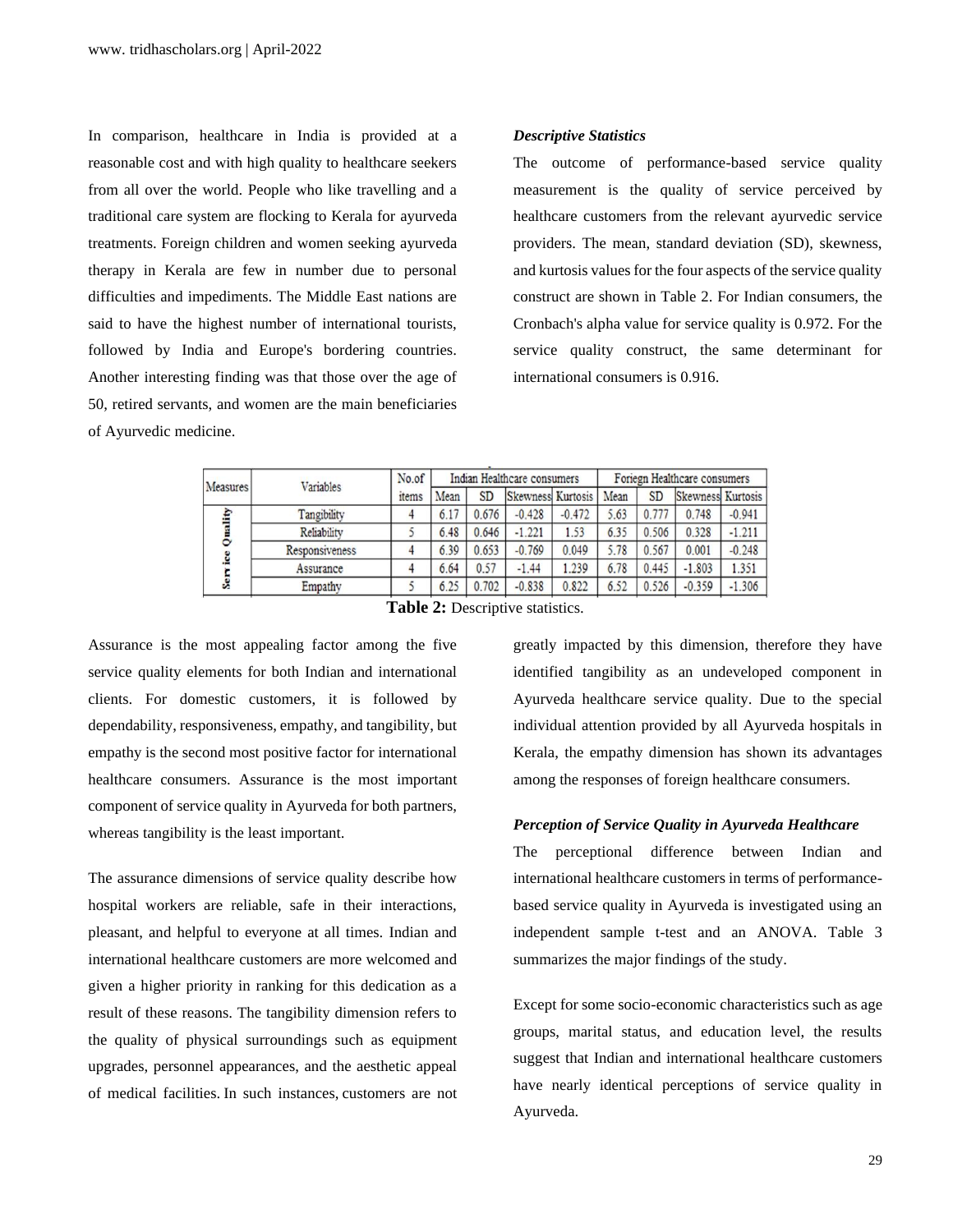| Demographic Variables |                  | Indian |           |         |       | Foreign |       |          |      |
|-----------------------|------------------|--------|-----------|---------|-------|---------|-------|----------|------|
|                       | Categories       |        | <b>SD</b> | t/f     | p     | Mean    | SD    | t/f      | p    |
| Gender                | Male             | 6.44   | 0.493     |         |       | 6.251   | 0.357 |          |      |
|                       | Female           | 6.35   | 0.525     | 1.85    | 0.064 | 6.253   | 0.302 | $-0.033$ | 0.97 |
| Age                   | Youngsters       | 6.03   | 0.777     |         |       | n       |       |          |      |
|                       | <b>Adults</b>    | 6.39   | 0.485     |         |       | 6.24    | 0.332 |          |      |
|                       | Senior citizens  | 6.51   | 0.411     | 12.27   | 0.00  | 6.26    | 0.344 | $-0.269$ | 0.79 |
| Marital<br>status     | Single           | 6.12   | 0.671     |         |       | 6.06    | 0.2   |          |      |
|                       | Married          | 6.47   | 0.436     |         |       | 6.27    | 0.34  |          |      |
|                       | Sepperated       | 6.16   | 0.288     | 16.53   | 0.00  | 0       |       | $-1.779$ | 0.08 |
|                       | $\leq 100000$    | 6.33   | 0.532     |         |       | 6.21    | 0.24  |          |      |
| Annual<br>Income      | 100000-300000    | 6.53   | 0.465     |         |       | 6.13    | 0.305 |          |      |
|                       | 300000-600000    | 6.5    | 0.409     |         |       | 6.35    | 0.366 |          |      |
|                       | $= 600000$       | 6.66   | 0.577     | 4.14    | 0.007 | 6.35    | 0.313 | 2.748    | 0.05 |
|                       | Christianity     | 6.5    | 0.564     |         |       | 6.5     | 0.416 |          |      |
| Religion              | Islam            | 6.28   | 0.484     |         |       | 6.21    | 0.128 |          |      |
|                       | Hinduism         | 6.69   | 0.432     | 26.29   | 0.00  | 5.96    | 0.31  | 18.799   | 0.00 |
| Occupation            | Govt. sector     | 6.77   | 0.32      |         |       | 5.82    |       |          |      |
|                       | Pvt. Sector      | 6.52   | 0.569     |         |       | 6.29    | 0.357 |          |      |
|                       | Self employed    | 6.31   | 0.523     |         |       | 6.14    | 0.249 |          |      |
|                       | Others           | 6.38   | 0.484     | 5.82    | 0.001 | 6.32    | 0.311 | 3.153    | 0.03 |
| Education             | Primary or belov | 6.34   | 0.427     |         |       | 6.24    | 0.252 |          |      |
|                       | Above Primary    | 6.45   | 0.586     | $-2.07$ | 0.039 | 6.25    | 0.396 | $-0.148$ | 0.88 |
| Inpatient             | $\leq$ 14 Days   | 6.35   | 0.519     |         |       | 6.41    | 0.346 |          |      |
| Days                  | $>$ 14 Days      | 6.45   | 0.497     | $-1.99$ | 0.047 | 6.11    | 0.253 | 4.46     | 0.00 |

**Table 3:** Perception of healthcare consumers on the service quality.

### *Discussion on the perception of Indian healthcare consumers*

Male and female Indian Ayurveda clients had no difference in their perceptions of service quality in Ayurveda (p 0.05). Whereas differences in age, marital status, annual income, religion, occupation, education, and number of inpatient days result in a substantial mean difference between them, this indicates that their perceptions of Ayurveda treatment quality vary from one group to the next. Senior adults, married people, high-income groups, Hindu believers, government sector employees, educated persons, and customers who remained in hospitals for more than 14 days indicated more satisfaction with Ayurveda service quality than the other categories.

### *Discussion on the perception of foreign healthcare consumers*

Foreign healthcare customers, on the other hand, do not have as polarized views about Ayurveda treatment quality based on gender, age groups, marital status, or educational attainment. However, their perceptions of service quality in

Ayurveda varied according on their wealth, religion, employment, and number of IP days. In this situation, highearning persons, members of the Christian community, and patients who stayed in the hospitals for more than 14 days stated that the Ayurveda hospitals' service quality was superior to that of the other groups.

## **CONCLUSION AND IMPLICATIONS OF THE STUDY**

Because the specialty of Ayurveda in restoring and maintaining the body's own capability to have a balance with the soul and mind, the traditional medical care is in higher demand nowadays. Especially for the diseases of modern lifestyle such as arthritis, asthma, heart disease, stroke, depression, obesity, back pain etc. Furthermore, people are paying attention to Ayurveda's main benefit, which is that its medications are safe, non-invasive, and non-toxic when compared to other treatment systems [18].

Finally, the study concludes that there is no significant mean difference in the opinion of service quality in Ayurveda for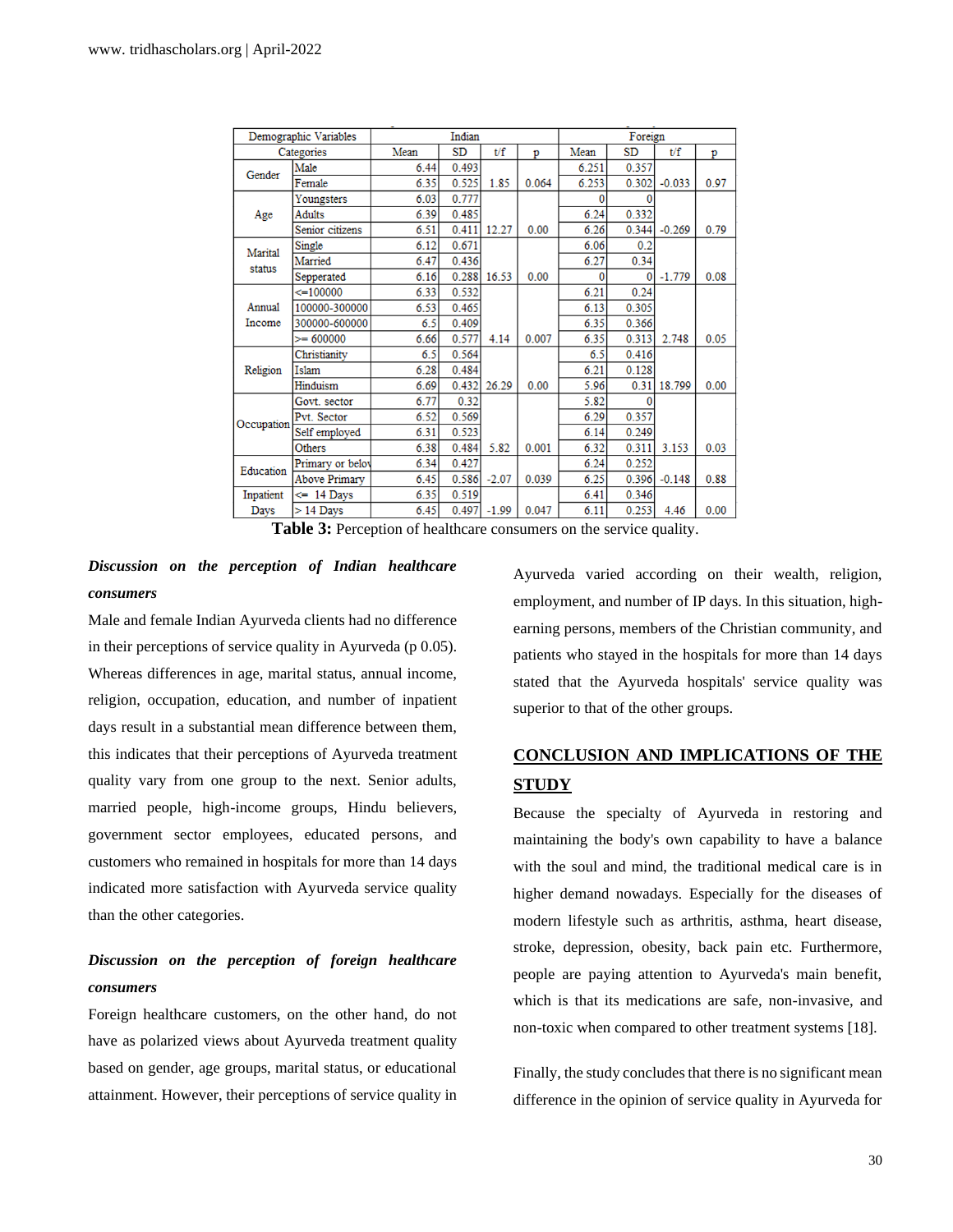both Indian and international healthcare customers when socioeconomic characteristics such as marital status and education are included. Attractiveness in the Ayurveda hospital's physical setting is a factor that produces an impression and has an influence on service quality measurement. Overall, Ayurvedic healthcare customers are satisfied, and they will be even happier if service providers are willing to accept their thoughts and ideas, which have already been expressed. Another significant conclusion drawn from this study is that the healthcare consumers are concerned about the state and federal governments' purposeful neglect in regard to the advancement and propagation of Ayurveda. As a result, the research urges both governments to develop adequate strategies and regulations to maintain and preserve Ayurveda's healthcare system, which is well-known and an old asset to India.

The study's main recommendations are that Ayurvedic healthcare practitioners should place a greater emphasis on beauty in hospital physical environments with a greenish touch. This may provide a warm and welcoming environment for healthcare customers, as well as a cold one. More strategies and programmes are needed to entice the

young generation to this natural healing method, as they prefer alternative therapies for quick relief. One of the researcher's ideas is that Ayurveda clinics hold one-day seminars and provide special packages for seasonal treatments to young people at a fair price, which should be publicized on social media to reach a large number of young people.

Individual attention and good caring are distinguishing features of Ayurveda treatment, and they should constantly be monitored by hospital administration, which has a favorable influence on healthcare customers, particularly foreigners. Treatment and medicine costs should be affordable to people of all economic levels; thus, the government should take steps to build additional Ayurveda hospitals or expand the present facilities of existing Ayurveda hospitals by adding beds, personnel, nurses, and trained physicians. Finally, the research recommends that the state and federal governments hold frequent awareness programmes on the relevance and benefits of Ayurveda, as it has been discovered that society lacks vital understanding about this ancient healthcare method.

#### **REFERENCES**

- 1. [Kotler P, Keller KL \(2009\) Marketing management. 1. vyd. Praha: Grada, 2007, 788.](https://is.muni.cz/publication/956122/en/Marketing-management/KOTLER-L-KELLER)
- 2. [Meesala A, Paul J \(2018\) Service quality, consumer satisfaction and loyalty in hospitals: Thinking for the future. Journal](https://www.sciencedirect.com/science/article/pii/S0969698916305057)  [of Retailing and Consumer Services 40: 261-269.](https://www.sciencedirect.com/science/article/pii/S0969698916305057)
- 3. [Anderson CR, Zeithaml CP \(1984\) Stage of the product life cycle, business strategy, and business performance. Academy](https://journals.aom.org/doi/abs/10.5465/255954)  [of Management Journal 27\(1\): 5-24.](https://journals.aom.org/doi/abs/10.5465/255954)
- 4. [Babakus E, Boller GW \(1992\) An empirical assessment of the SERVQUAL scale. Journal of Business Research 24\(3\):](https://www.sciencedirect.com/science/article/pii/0148296392900224)  [253-268.](https://www.sciencedirect.com/science/article/pii/0148296392900224)
- 5. [Garvin D \(1983\) Quality on the line. Harvard Business Review: 65-75.](https://ci.nii.ac.jp/naid/10026459836/)
- 6. [Burns LR \(2014\) India's healthcare industry: Innovation in delivery, financing, and manufacturing. Cambridge University](https://repository.upenn.edu/hcmg_papers/148/)  [Press.](https://repository.upenn.edu/hcmg_papers/148/)
- 7. [Lee SM, Lee D, Kang CY \(2012\) The impact of high-performance work systems in the health-care industry: Employee](https://www.tandfonline.com/doi/abs/10.1080/02642069.2010.545397)  [reactions, service quality, customer satisfaction, and customer loyalty. The Service Industries Journal 32\(1\): 17-36.](https://www.tandfonline.com/doi/abs/10.1080/02642069.2010.545397)
- 8. [Lang B \(2011\) How word of mouth communication varies across service encounters. Managing Service Quality: An](https://www.emerald.com/insight/content/doi/10.1108/09604521111185592/full/html)  [International Journal 21\(6\): 583-598.](https://www.emerald.com/insight/content/doi/10.1108/09604521111185592/full/html)